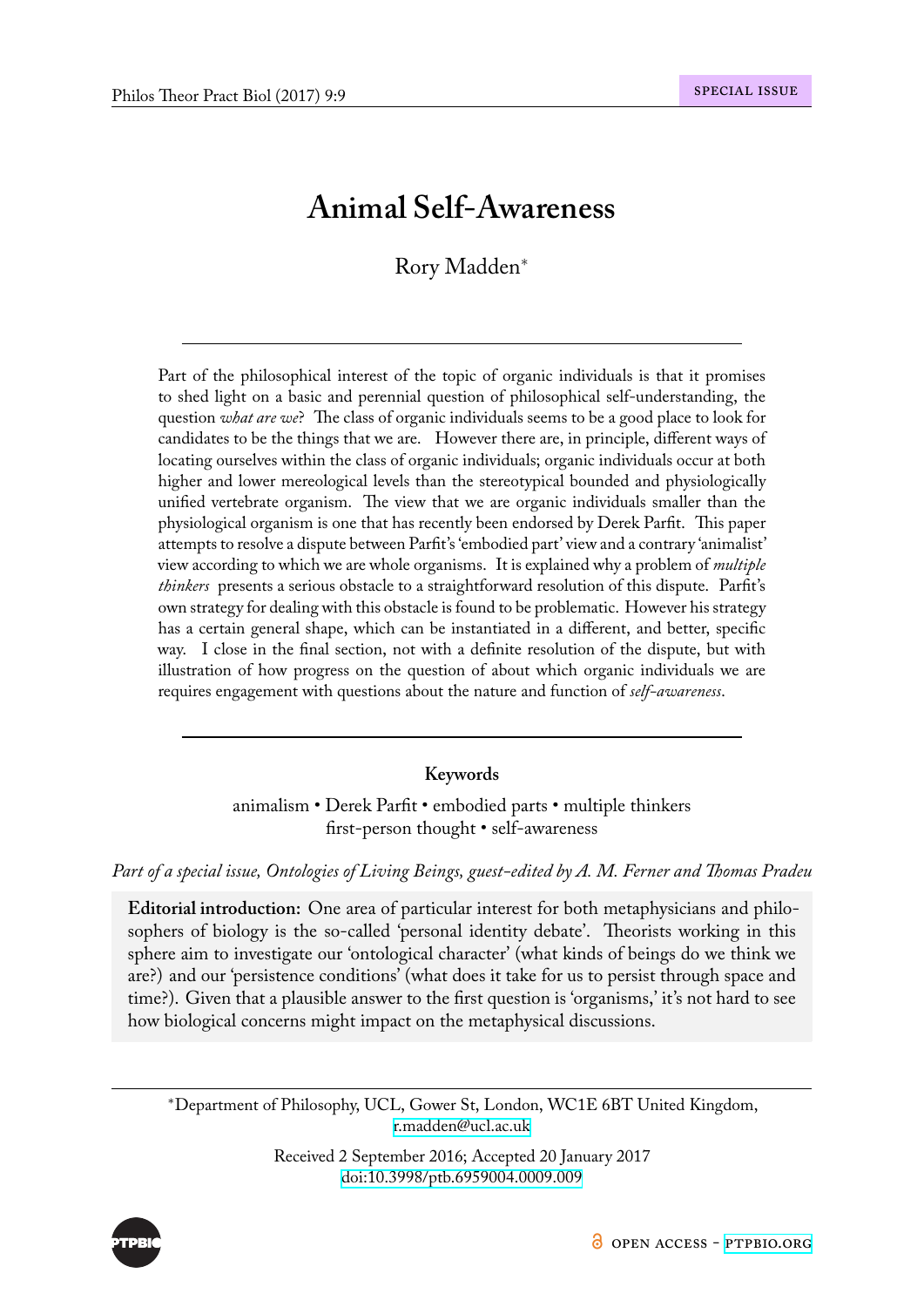Much of Rory Madden's work falls within the ambit of this personal identity debate. His is an 'animalist' account; he holds that we are fundamentally *human animals* (or organisms), rather than fundamentally persons. In this essay, he defends this position against the wellknown 'multiple-thinker problem' (and doing so hits some of the same notes introduced in John Perry's article "Identity and Self-Knowledge").

The multiple-thinker problem is a problem about individuation and self-knowledge. It emerges from the thought that there may be (at least) two thinking entities sat where you are currently sat: an organism and a brain. To which one do you refer when you say or think 'I'? Madden's article continues the discussion started in Perry's piece (while presenting an interesting alternative picture of self-awareness)—but it also tackles one of the primary issues we'd hoped to target in this collection: the notion of ontologically overlapping entities.

According to Madden, there are competing claimants to the title 'I,' and this article is an investigation into how each claimant is picked out (or 'individuated'), and to which one we refer when we *self* -refer. Thus, we can read this piece as an expression of the thought that biological reality can be divided up in different ways according to our modes of division. Moreover, Madden's discussion of self-awareness puts an interesting emphasis on specific capacities—*proprioception*, *kinesthesis*, *sense of balance* and *visual self-location*—which rarely feature in accounts of biological individuation proposed by philosophers of biology. Might self-awareness, as proposed by Madden, feature as another principle of biological individuation (like the *immunological*, *genetic*, or *functional* ones?).

Additionally, Madden's essay helpfully articulates the notions of *derivation* and *dependence*. The *metaphysical* aspect of the dependence relation between parts and wholes is somewhat overlooked in the philosophy of biology (though as Catherine Kendig shows in her "Re-engineering Metaphysics," the terms 'dependence' and 'parthood' are both mainstays of the field). Further, like Christopher Shields (in "What Organisms Once Were and Might Yet Be"), Madden discusses *teleological* relations, and demonstrates the theoretical utility of that otherwise unlovely notion.  $-AF/TP$ 

#### **1**

Part of the philosophical interest of the topic of biological individuals is that it promises to shed light on a basic and perennial question of philosophical self-understanding, the question *what am I*? The class of biological individuals seems a promising place to look for candidates for the things that we are.

In the contemporary metaphysics literature so-called *animalist* theories locate us within the class of biological individuals in a straightforward way. According to these theories we selfconscious human persons are one and the same as biological organisms of a certain kind (van Inwagen 1990; Olson 1997; Snowdon 2014).

The view has ancient pedigree. Aristotle took the view that we are rational animals. The view is also congenial to our modern post-Darwinian worldview: much popular biology, anthropology, sociology, and cognitive science, appears to take it for granted that we people are simply animals, of a uniquely psychologically sophisticated kind, but animals nonetheless. It would be an exaggeration to call animalism 'pre-theoretically intuitive'—it's interesting to note that developmental studies show that young children are rather slow to extend a general *animal* concept to human beings<sup>1</sup>—but for many of us nowadays, the claim that we are animals has the

<sup>&</sup>lt;sup>1</sup>See Hermann, Medin, and Waxman 2011 for recent developmental discussion with further refer-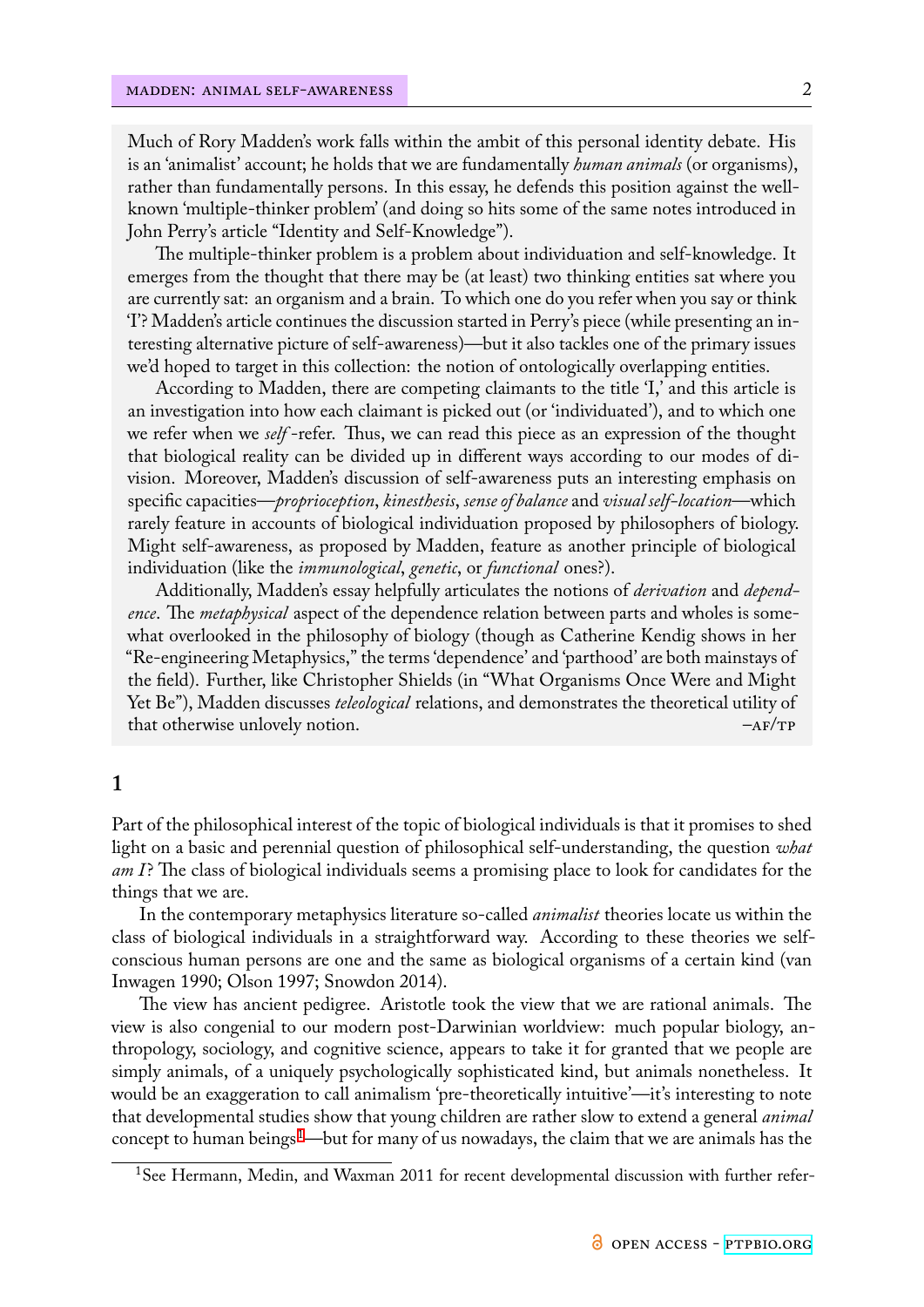ring of common-sense.

However, there are, in principle, competing ways of locating ourselves within the class of biological individuals. Biological individuals occur at both higher and lower mereological levels than the stereotypical bounded and physiologically unified vertebrate organism. On the one hand, a *group* of organisms can be counted as a single, albeit scattered, biological individual e.g. a herd of horses, a cloud of aphids, or, on one understanding, a species.<sup>2</sup> On the other hand, the articulated limbs, systems, organs, cells, of an individual organism can each be counted as biological individuals in their own right. These too are countable, non-universal, particulars, belonging to the biological world.<sup>3</sup>

Now the idea that *I* might be a group of physiologically unified organisms is not one that has been seriously discussed in the metaphysics literature, and I do not intend to discuss it here. The converse idea, however, that I mig[ht](#page-2-0) be some biological individual smaller than the physiological organism is one that has recently been endorsed by Derek Parfit, among others. He has made a serious case for the view that we are 'embodied parts': 'We are … the conscious, thinking, and controlling parts of human beings' (2012, 14)—roughly the *brains* of human organisms.

On this *Brain View* the remaining, complementary, parts of the whole human organism stand to us as we might ordinarily think of the clothes we are wearing, or an automobile in which we are seated: we have intimate control over this housing structure, but our boundaries are, strictly speaking, less extensive.

For the purposes of this paper I want to set aside other possible views of our nature—such as the dualist view that we are immaterial souls—and focus on the question of how to adjudicate between these two views of which biological individuals we are: the *Embodied Part View* that we are brains, and the *Animalist* view that we are whole organisms. How, if at all, are we to decide between these views?

It seems to me that the accommodating and context-sensitive character of ordinary language renders the appeal to what we would *ordinarily say* about ourselves of limited help here. For example, the view that we are brains is sometimes dismissed quickly on the basis that it is intuitive that one has arms and legs, intuitive that we can see each other, and that one can see oneself in the mirror. Yet the forms of ownership expressible by possessives like 'has' are very varied: think of the different statements one could make from context to context with the words 'I have a horse' or 'this horse is mine'—that one is its legal owner, its jockey, that one has captured it, bet one's money on it, and so on. The insistence that the satisfaction of 'having arms and legs' made in ordinary circumstances strictly requires that arms and legs stand to one in the relation of proper part-hood in particular, rather than any other of a range of proprietorial relations (cf. 'I have a flat tyre') imputes to ordinary language a determinacy it is unlikely to possess.

Appeals to ordinary judgments about *visibility* seem equally inconclusive: under ordinary circumstances one can truly be said to see a riot policeman even if no part of his skin is visible, or see a meteor in the sky even if only its ambient envelope of hot gases is emitting light. Satisfaction of ordinary uses of the term 'see' does not always require that seen objects have exposed surfaces.

So how to proceed? We take a small step in the right direction by making the following,

ences.

<sup>2</sup>See Ghiselin 1974 and Hull 1978 for defence of the view that species are scattered individuals with organisms as parts.

<span id="page-2-0"></span><sup>&</sup>lt;sup>3</sup>This is a relatively undemanding notion of a biological individual. More theoretically heavyweight notions, such as those requiring autonomy, or a role as unit of natural selection, would be more contentious in their application to biological groups or parts.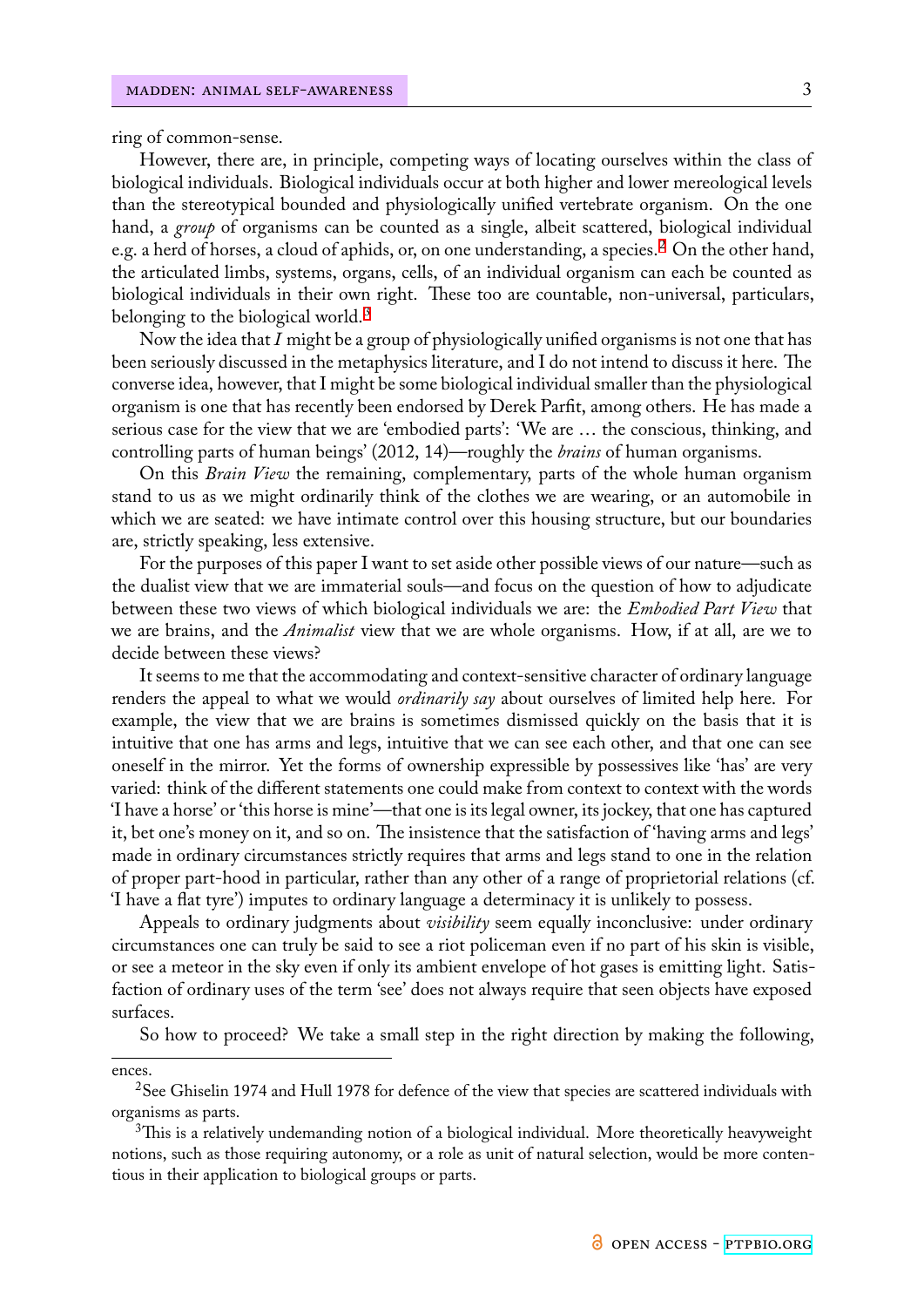innocuously Cartesian observation: that whatever we are, we are subjects of mental states, events, and processes; in short, we *think*. This is introspectively manifest, and I think it makes good interpretive sense of much of the metaphysical debate about what we are. It is an inquiry into the nature of the beings that think our thoughts. So if it could be shown that animals, but not brains, think, then that would settle things in favour of the Animalist view. Conversely if it could be shown that brains but not animals think, then that would establish Parfit's Brain View.

However, one might worry that this appeal to thinking is just another ordinary expression of our self-image and no more dialectically effective than the statement 'I have arms and legs'. Just as one might worry that the satisfaction of ordinary uses of 'having arms and legs' is too permissive to discriminate between strict proper part-hood and other intimate relations of attachment, sensation and control, and hence too permissive to discriminate between the brain view and the whole organism view, so one might worry that ordinary statements that one 'thinks a thought,' or 'is a subject of an experience' are equally undiscriminating. Perhaps *both* the organism and the brain can truly be said to think one's thoughts or be the subjects of one's experiences.

In fact, the hypothesis that both of these biological individuals think gets support from a more theoretical regimentation of our ordinary thought and talk about the mind. According to *functionalism* as standardly developed, our ordinary thought and talk about the mind implicitly defines mental states to be parts of a complex causal structure, mediating between inputs, outputs, and other mental states of the same system.<sup>4</sup>

On the face of it, both animal and brain are systems containing structures with the sort of complex causal role in mediating between input and output and other states of the system that is implicitly specified by our ordinary thought and t[al](#page-3-0)k about mental states. There is of course a physical difference between the two systems: the most proximate inputs and outputs to the brain are afferent and efferent nerve signals, whereas the most proximate inputs and outputs to the animal are slightly more distal: stimulations of sense organs and movements of the body. But why should this matter? It is plausible that the systems instantiate the same abstract causal structure even if it is implemented, or realized, in these slightly different ways. On a functionalist view of the mind, then, these two nested systems should each have mental properties.

What consequence would the truth of this 'two-thinkers hypothesis' have for the philosophical question to which Animalism and the Brain View are each answers—the question *what am I*?

Arguably it would render the pursuit of the question, at least as it stands, fruitless. It could do this in either of two ways depending on how first-person thought works. Here are two models.

**Model 1:** If *x* thinks a first-person thought *t*, then *x* thereby refers to the unique thinker of *t*, if *x* refers to anything.

**Model 2:** If *x* thinks a first-person thought, then *x* thereby refers to *x*.

Each model captures the datum that one cannot think first-personally about anyone but oneself.

Now suppose in accordance with the two-thinkers hypothesis that when the question is voiced 'what am I?' the whole organism *a* and the embodied part *b* both think a first-person thought *t*. According to Model 1, neither would succeed in thereby referring to anything, for there is no unique thinker of *t*. The question, then, would lack content. According to Model 2 there would be no failure of reference but a double-success: in thinking *t*, *a* thereby refers to *a*, and in thinking *t*, *b* thereby refers to *b*. The shared first-person thought would be a vehicle for each thinker to inquire about itself. However, there would, I believe, remain an *epistemic*

<span id="page-3-0"></span><sup>4</sup>See Lewis 1972; Shoemaker 1984.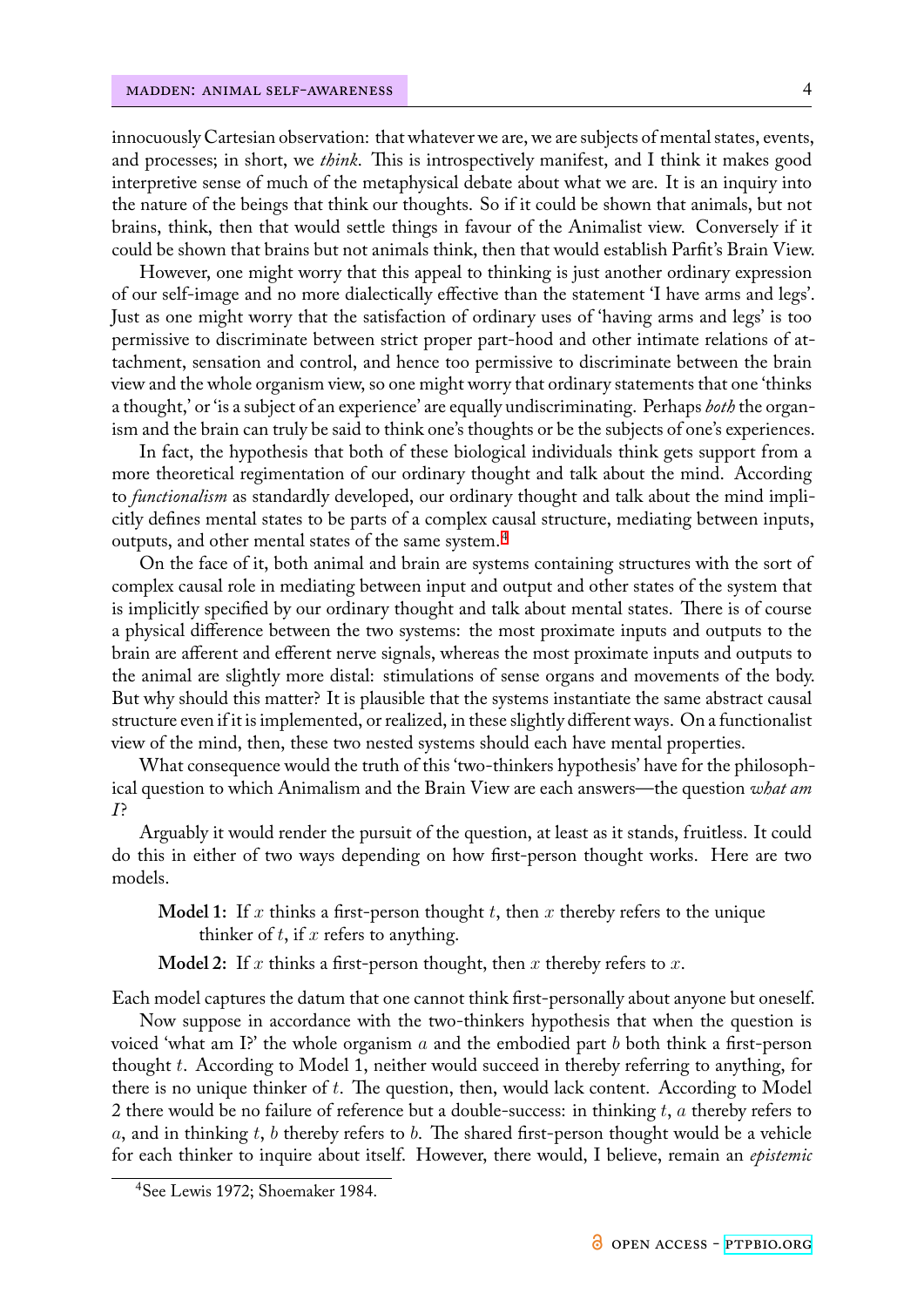form of indeterminacy. Neither thinker would be able to know which of the two thinkers it is. Any evidence putatively discriminating between the hypothesis that one is the embodied part and the hypothesis that one is the whole organism would be presented to the one thinker if and only if it is presented to the other thinker. So neither thinker could possibly know the answer to the question it manages, according to the second model, to ask of itself. On either model of first-person thought, then, pursuit of the opening philosophical question would be fruitless.

The issue of multiple thinkers, then, appears to be a serious obstacle in the road to answering to the question of what I am. In the next section of the paper I turn to Parfit's recent strategy for dealing with this kind of multiple-thinkers problem on behalf of the Brain View. His discussion is problematic but his strategy has a certain general shape which can in principle be instantiated in different specific ways. In the final section of the paper I propose a more promising specific implementation of the general strategy, one which appeals to self-awareness. This promises to resolve matters in favour of Animalism, or at least a variant thesis in the close vicinity of Animalism.

### **2**

In his defence of the Brain View, Parfit in fact endorses the two-thinkers hypothesis. He takes the view that both the brain and the whole animal think. However, he appeals to a distinction between *derivative* and *non-derivative* property possession in order to support the conclusion that we are not whole animals but the smaller parts. What is this distinction? And, in the light of the apparent sceptical consequences of the hypothesis that there are two thinkers, how is the distinction supposed to support Parfit's definite answer to the question *what am I*?

Parfit introduces the general idea of derivative property possession by analogy with some other properties of the animal:

Animals digest their food by having a part, their stomach, that does the digesting. Animals sneeze by having a part, their nose, that does the sneezing …. Human animals think, we can similarly claim, by having a part that does the thinking. (2012, 14–15)

Further into his discussion Parfit uses the terminology of 'direct' and 'indirect' thinking: contrasting 'the conscious, thinking, controlling part of this animal, which is directly thinking this thought' with 'the animal that is indirectly thinking this thought, by having a part … that does the thinking' (21). Elsewhere other language is used: the part alone thinks in 'a strict, or firstrate, sense' not in a 'loose, second-rate, sense' (25); and the part thinks 'non-derivatively' whereas the whole animal thinks only 'in a derivative way' (26).

We can attempt to make sense of these claims. Let us say that an object *x* is *derivatively F* just in case *x* is *F* in virtue of the fact that some distinct *y* is *F*—and *x* is *non-derivatively F* just in case *x* is *F* and *x* is not derivatively *F*. The 'in virtue of' here is intended to express non-causal explanation, or grounding. For example, when I am in Paris, Paris spatially contains me in virtue of a certain smaller human-shaped region *r* nested within Paris containing me, the smaller region containing me in a more basic way. So Paris, France, and Europe, each contain me derivatively whereas *r* contains me non-derivatively. Another example: a tomato is visible to me in virtue of the fact that the tomato's facing surface is visible to me. The tomato is derivatively visible to me whereas the tomato's facing surface is visible to me non-derivatively. $^{\mathrm{5}}$  In both cases

 $5$ This is how Frank Jackson distinguishes 'immediate' and 'mediate' objects of perception (1977: 19– 20).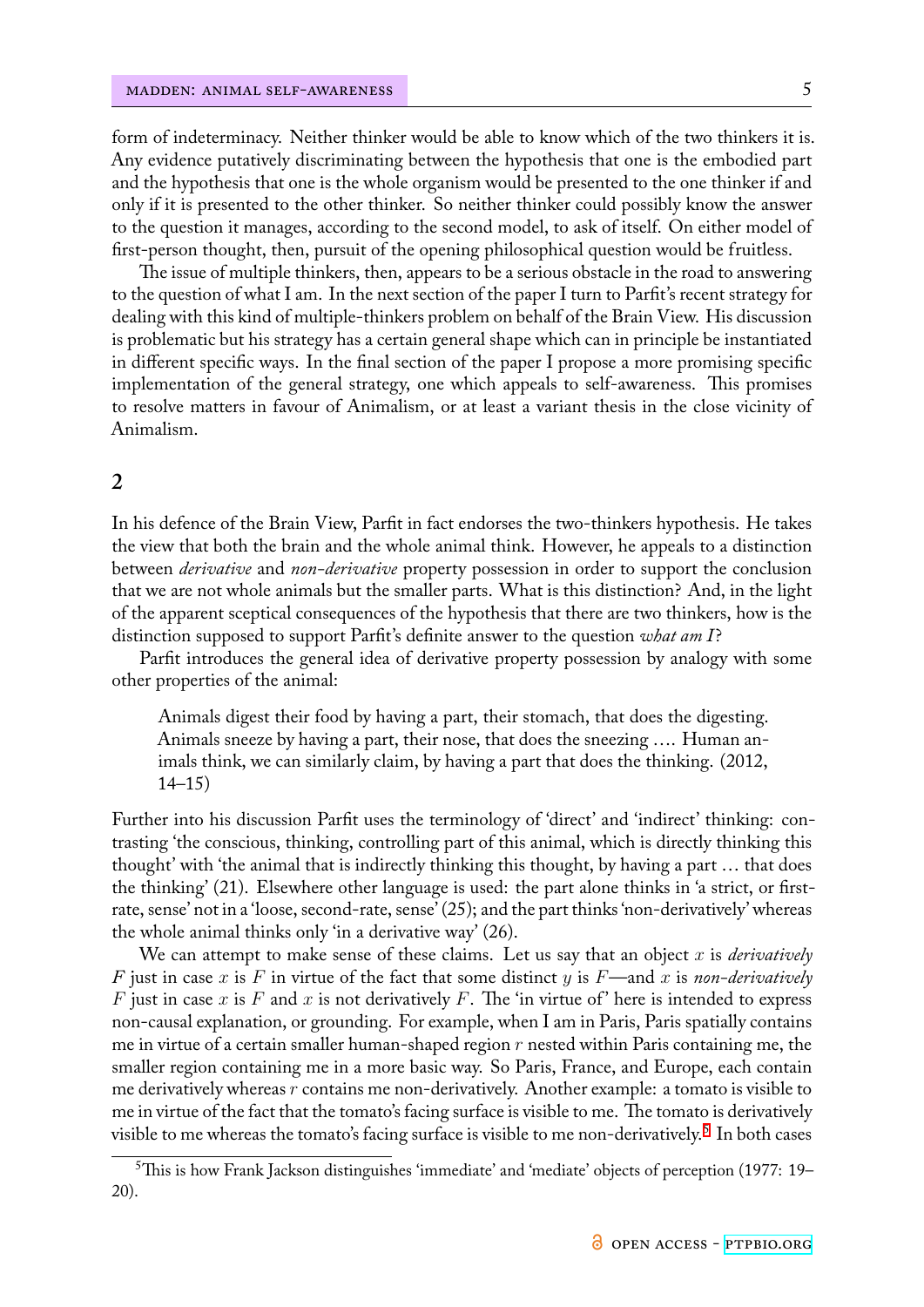there is a basic way in which something is *F* (containing me by being wholly filled by me, or being seen by fixing my visual phenomenal character) and then some relation to another thing (inclusion of one spatial region by another, or parthood in the case of the tomato and its surface) which together ground the fact that the related thing is also *F*.

It seems to me fair to understand Parfit as claiming that the whole animal is in this sense a derivative thinker whereas the smaller part of the animal is a non-derivative thinker. There is some basic way in which the part of the organism thinks, and then in virtue of standing in a relation of mereological inclusion to this thinker, the organism also thinks.<sup>6</sup>

The next question is whether these claims about thinking are plausible. Suppose, along the functionalist lines suggested above, that being a thinker is a matter of instantiating the causal structure implicitly specified by our ordinary thought and talk about the [m](#page-5-0)ind. On this supposition it is plausible that both brain and animal think. But there is arguably an asymmetrical dependence here. The animal could not instantiate this causal structure without having a smaller part that also instantiates the causal structure. The converse seems not to hold: the brain could, in principle—with nourishment and some very fortunate stimulation—instantiate this causal role *in vitro*, in the absence of the animal.<sup>7</sup> We can also suppose that the brain's instantiating the causal structure does not depend in turn upon some still smaller part of the organism instantiating the causal structure. The brain is the mereologically minimal realizer of this structure.

So we seem to have the one-way non[-c](#page-5-1)ausal dependence needed to make sense of Parfit's claims that a part of the organism is the non-derivative thinker, while the organism is a derivative thinker.

I now want to make a couple of critical points about Parfit's strategy. First, observe that the kind of mereological explanation just given of the animal instantiating the relevant causal structure, in terms of its proper part instantiating the causal structure, is only one kind of non-causal 'in virtue of ' explanation. Another kind of non-causal explanation is *teleological* explanation. Ask *why* does the animal contain a part that instantiates the relevant causal structure? It seems reasonable to say that the part instantiates the relevant causal structure only in order that the *animal* may instantiate that causal structure—so that the animal may act, perceive, problemsolve, forage, socialize, and so on. It is not implausible that the evolutionary explanation of the presence of the complex brain in the human organism will turn on the claim that it serves the survival and reproductive interests of the organism for the organism to be a sentient agent. From this teleological point of view, it is a mere side effect of the organism instantiating the causal structure that its part instantiates that structure too. There may be a sense, then, in which the brain thinks in virtue of the organism thinking. That is to say, on a certain understanding of non-causal dependence, it is the organism not the brain that is the primary or non-derivative thinker, contrary to Parfit's view.

Obviously there's a lot more to be said about this. My limited point for present purposes is just that the notion of a derivative thinker inherits complexity from the complexity of the notion of non-causal dependence upon which it relies.

This brings me to my second critical point about Parfit's strategy for answering, in the face of the problem of multiple thinkers, the question *what am I?* As described so far his strategy

 $6$ Persson (2004, 399–400) and Dainton (2007, Ch 7) make similar claims.

<span id="page-5-1"></span><span id="page-5-0"></span> ${\rm ^7I}$  assume here, along with most parties to the debate about animalism, that the animal would indeed be absent in this brain-in-a-vat scenario (though it is not actually obvious to me that animalists should concede this. See Madden 2016 for discussion). Note also that it is not being denied that the brain's instantiating the structure ordinarily *causally* depends on the presence of the rest of the animal, for oxygen, nutrition, etc.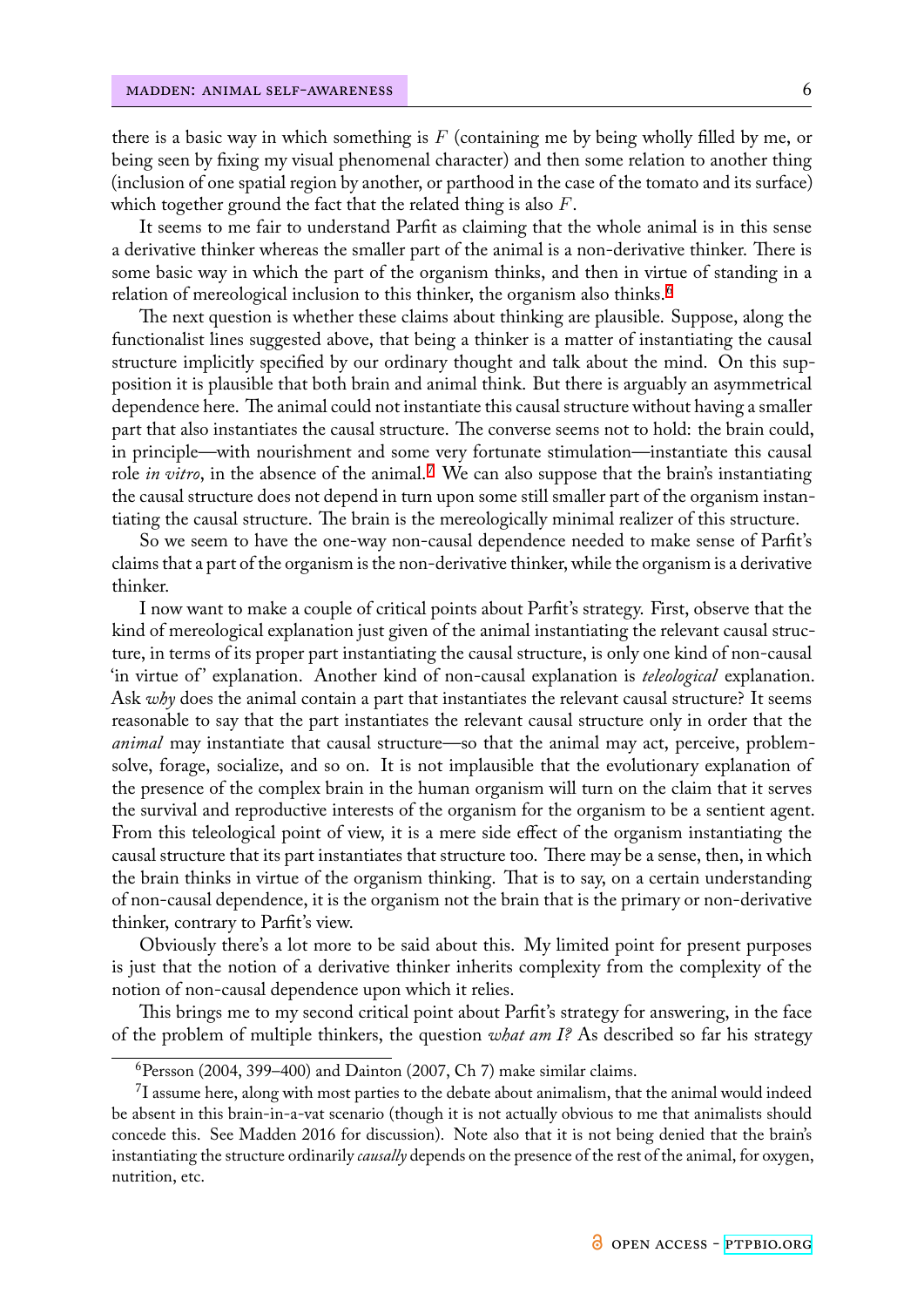is incomplete. For all that has been said, there remains indeterminacy, semantic or epistemic, in the answer to our question. There are still two thinkers after all. In order to complete the strategy Parfit needs an additional claim about first-person thought, that first-person thought refers only to the *non-derivative* thinker. That is to say, a variant of the first of the two models of first-person thought is needed:

**Model 3:** If *x* thinks a first-person thought *t*, then *x* thereby refers to the unique *non-derivative* thinker of *t*, if *x* refers to anything.

If first-person thought refers only to the non-derivative thinker, then, while it is true that there are two thinkers, there may yet be a definite answer to the question *what am I*?

Is it plausible that the character of first person thought embodies a restriction to refer to non-derivative thinkers? Olson, in a piece otherwise critical of Parfit, seems to agree: 'arguably it belongs to the content of first-person thoughts that they refer to the being who thinks them non-derivatively' (Olson 2015, 48).

It seems implausible to me that this belongs to the content of first-person thought. To suppose that this is part of the *content* of first-person thought is to suppose that every firstperson thinker has a tacit grasp of what is, as we have just seen, a rather technical notion, which can be developed in different ways, depending on which notion of non-causal dependence is chosen. It seems far-fetched to say that I would be simply *contradicting* myself if I believed that I am thinking through a relation of non-causal dependence to some distinct thing's thinking.

Parfit, in his own discussion, actually wavers between what might be called *descriptive* and *reconstructive* proposals. At points he does seem to commit to the bold descriptive claim that as a matter of fact first-person thoughts embody a restriction to refer only to non-derivative thinkers (2012, 18–19). At other points, however, he seems inclined to agree that the reference of first-person thought is not as things stand restricted to non-derivative thinkers. Instead he 'invites' his reader to 'use the word 'I' in the different, more precise sense' (24) to refer explicitly to the non-derivative thinker of one's thoughts. 'We can then truly claim that we are not human beings in the sense that refers to animals, but are the most important parts of these animals'  $(24-25)$ .

Is the reconstructive proposal better than the descriptive proposal? *Prima facie* it seems an odd move to make. His animalist opponent might as well invite his audience to use 'I' to refer to the *derivative* thinker. The animalist can then also declare victory: we can truly claim that we *are* human beings in the sense that refers to *animals*, and *not* parts of these animals.

Is this a stalemate? Or is there a case to be made for making one rather than another reconstruction? Parfit does give some positive grounds for preferring his particular reconstruction of 'I' to refer the non-derivative thinker of one's thoughts. This meaning, he says, 'would have more importance' (24). It is difficult, though, to understand why he says this. Why ought we to be so especially concerned to think about one rather than another relatum of a certain noncausal dependency relation? Is this really what we are, so to speak, *trying to get at*, in asking what we are? It is also, as I have said, unclear that such relations run in one direction only, and hence unclear that even those persuaded to adopt Parfit's reconstruction of 'I' would secure a determinate answer to the question *what am I?*

I believe, however, that the general shape of Parfit's reconstructive strategy is promising. In pursuing the question of which individuals we are in the face of the problem that more than one entity meets the conditions for thinking, we should identify some specific *way* of thinking schematically *ϕ-thinking*—such that:

1. Our real concern, when we ask what we are, is the identity of the *ϕ-thinker* of our thoughts; and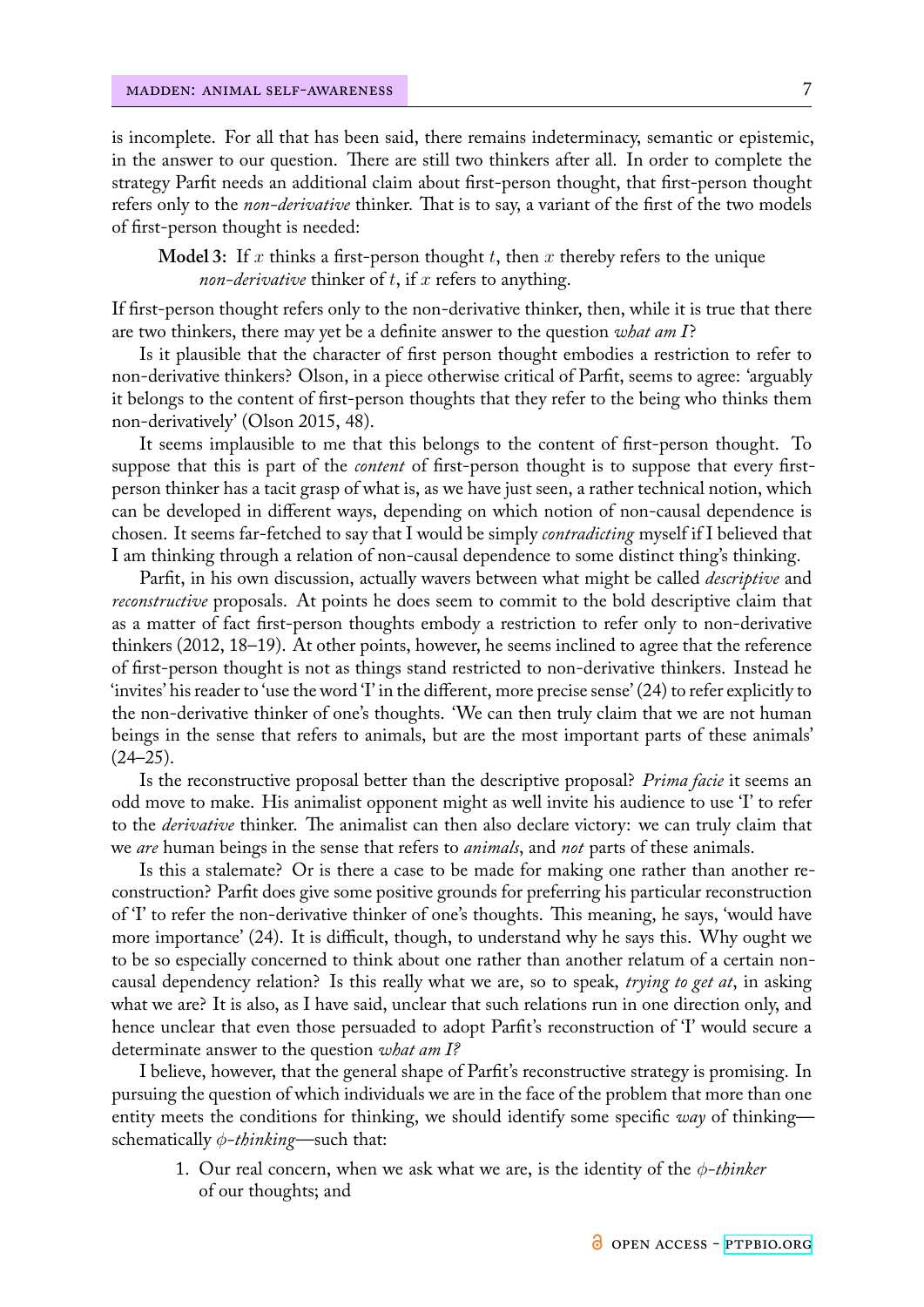#### 2. There is a unique *ϕ-thinker* of our thoughts.

If we can identify such a way of thinking, then we can use 'I' to refer to the unique *ϕ*-thinker of our thoughts, and in so doing, reinstate a determinate, and hopefully tractable, question, *what am I?*

As we have seen, thinking defined in a standard functionalist way will not do. No doubt we are concerned to identify something that instantiates the causal structure implicitly defined by our ordinary talk about the mind; the problem is that there is no such unique functional thinker. *Non-derivative* thinking, as we have just seen, is also problematic: the notion of non-causal derivativeness is generic. Until it is made more specific it is not clear that condition (2) is met, that there is a unique non-derivative thinker (perhaps it is true both that the organism is the teleologically primary thinker and that some smaller part of the organism is the mereologically minimal thinker). On the other hand, once specified in one of these more technical ways, condition (1) seems even more unlikely: why should we be especially interested with the nonderivative thinker in that specific sense?

I would like to make a proposal at this point. Our concern in asking which thing we are is not simply a concern about which thing is thinking these thoughts, and having these experiences. It is a concern with which thing is thinking these thoughts, and having these experiences, in a *self-aware* way. We are concerned to identify the thing which, in having one's thoughts and experiences, is thereby immediately aware of itself. I propose, that is, that *self-aware thinking* meets condition (1). I conjecture that this gives a neutral point of agreement between parties to the metaphysical debate about what we are. If parties to the debate were told that a number of entities think one's thoughts, in a range of different senses, but that only one of these entities is thereby self-aware, I conjecture that that the latter entity would be, so to speak, the intended object of their philosophical inquiry into the identity of the self. So it would not be inept or question-begging in the context of this debate to reconstruct 'I' 'more precisely' to refer to the unique *self-aware* thinker of these thoughts (if it does not already do so). To acknowledge that this reconstruction may be more precise or determinate in meaning than the ordinary pronoun 'I,' we can use the notation 'I*<sup>∗</sup>* ' to explicitly indicate thoughts conforming to the following model:

# **Model 4:** If *x* thinks a first-person*<sup>∗</sup>* thought *t*, then *x* thereby refers to the unique *self-aware* thinker of *t*, if *x* refers to anything.

But now the big question: what about condition (2)? Can it be argued that there is a *unique* self-aware thinker of one's thoughts? If there are multiple thinkers of one's thoughts, then why are there not also multiple self-aware thinkers of one's thoughts? What's so special about selfawareness?

In the remainder of the paper I want to defend this proposal. More specifically I will argue, after a couple of false-starts, that there is a way forward for Animalism, or more precisely for the view, which we can call Animalism*<sup>∗</sup>* , that I*<sup>∗</sup>* am an animal. It is arguable that even if there are multiple thinkers, the unique self-aware thinker is an animal.

#### **3**

How should we understand self-awareness? A simple proposal is that self-awareness is the awareness, the presentation to the mind, of the object in the world that is identical to oneself.

But this simple proposal is surely inadequate. If my attention happens to alight upon the back of one individual in a crowd of people displayed on a CCTV monitor, and that individual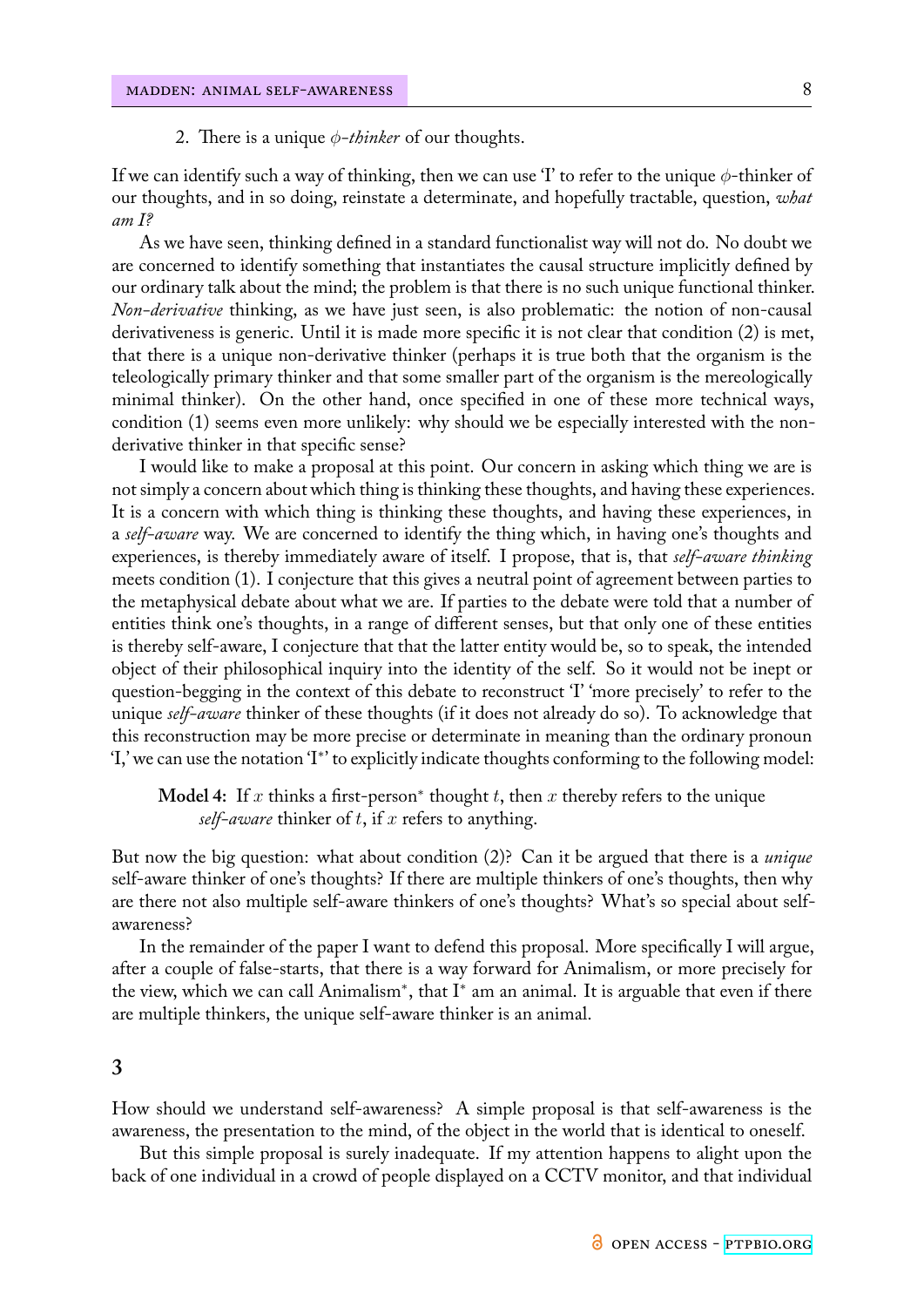happens to be me, then while there is a sense in which I am in fact presented with the object that is identical to myself, there seems a more important sense in I am not thereby self-aware.

A better proposal is that *x* is self-aware just in case *x* is presented with *x through reflexive channels*. A reflexive channel is a channel such that *x* is presented with *x* if *x* is presented with anything at all through that channel. Looking up at a CCTV screen is not in this sense a reflexive channel: it is a channel through which *x* can be presented with things without *ipso facto* being presented with *x*.

So which channels are reflexive channels? A traditional place to begin looking is in the sources of introspective knowledge, knowledge of one's own mental properties. Perhaps there is some plausibility to, as well as tradition behind, the idea that simply through introspection of our stream of consciousness we are presented with ourselves. Even if one is not experienced as an object quite like ordinary objects of sensory awareness, one is, in introspection, in some sense just as phenomenologically present or given to consciousness as any other experienced object.

But I think those hoping for a determinate answer to the question of what I am should be wary of this line of thought. It's a very difficult question by what means exactly we are aware of our own conscious states and events, but the following seems plausible, a sufficient condition for introspective access. Simply in *having*, or *undergoing*, conscious states and events, one is thereby in a position to know about them.<sup>8</sup>

But if that sufficient condition for introspective access holds, then, once it is granted—as it is being granted here—that the animal and brain *each* have, or undergo, conscious states and events, then it seems correspondingly plau[si](#page-8-0)ble that they are each thereby in a position to know about those conscious states and events. So if introspection is a reflexive channel then it is a reflexive channel for *both* animal and brain. But that means there is no more a unique self-aware thinker than there is a unique thinker. No progress has been made.

Can we deny the claim that introspection of the stream of consciousness is a way of being presented with oneself? There is some phenomenological support for Humean scepticism about self-awareness here. It is plausible to claim, as many empiricist philosophers have done, that a subject *x* who is introspecting his stream of thought and consciousness is not thereby presented with  $x$  at all.<sup>9</sup> The various elements constituting the stream of consciousness are individually accessible, but the *subject* of the stream is entirely elusive. Scrupulous reports of introspective awareness ought to take Lichtenbergian form, like 'there is experience occurring' or 'there is thinking goi[ng](#page-8-1) on.'

Arguably the present assumption that there are multiple thinkers reinforces this Humean scepticism. On this assumption, we should think of a conscious event as 'housed' within multiple thinkers simultaneously. Simple being introspectively aware of the conscious event or state itself does not distinguish any one of these housing thinkers—any more than merely scrutinizing a snooker ball distinguishes the room in which the ball is located from the still larger building in which both ball and room are located.

But, of course, this Humean scepticism is not yet a happy stopping-point. If it is true that introspection is never a way of being presented with oneself then indeed there are not thereby multiple thinkers self-presented through introspection. But a determinate answer to our question needs it to be true that there is *one* self-presented thinker.

I can see no way for the Brain View to argue that the brain is uniquely presented with

<sup>&</sup>lt;sup>8</sup>Which is not to say that one need actually make any introspective judgements on a given occasion, nor that introspective judgements one does make will be infallible: they will not be immune from misclassification, inattention, wishful thinking, and other general causes of error in judgement.

<span id="page-8-1"></span><span id="page-8-0"></span><sup>9</sup>See Mach 1897, Carnap 1928, and Russell 1914 for different expressions of this Humean point.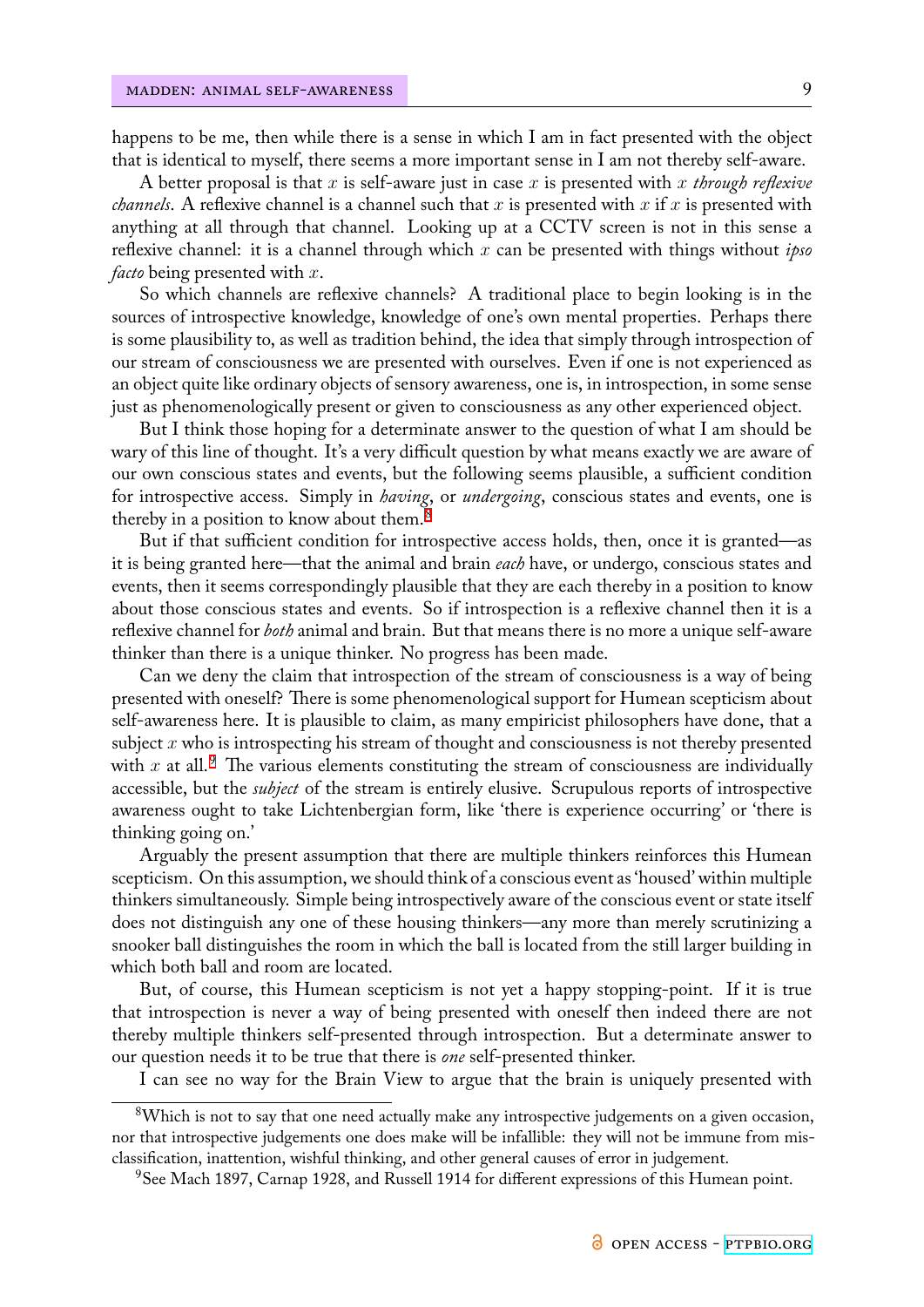itself. But I think the opposing Animalist*<sup>∗</sup>* has two potential ways forward, which will repay scrutiny. First, the Animalist*<sup>∗</sup>* might argue that Humean scepticism about introspection is not generally correct; introspection of mental properties *is* a way of being self-presented, but, for certain reasons, *only* the animal is self-presented in introspection. A second way forward is to argue that the animal is uniquely self-presented, but the enabling reflexive channels are *nonintrospective* channels.

The first way forward is suggested by some claims made by Michael Ayers and Bill Brewer. The context of their claims is in both cases a defense of animalism against Cartesian dualist alternatives. But if what they say is correct, then it should have force in the present context, as an argument that the animal is uniquely self-aware via introspection of certain mental properties. Here is Ayers:

The physical or material self … is the *presented* subject of experience and action. The experience of pain, for example, since pain is necessarily in some part of the body, presents the bodily self from within as the subject of pain as surely as the sensation of colour presents some object or area from without as the subject of colour. Something similar is true of every bodily sensation; and, since all other forms of sensory awareness are necessarily integrated with awareness of the body, it is true of all sensory experience whatsoever. (1991, 233)

And here is Brewer arguing along similar lines:

In bodily awareness, one is aware of determinately spatially located properties of the body which are also necessarily properties of the basic subject of that very awareness. In contrast with external sense perception, a psychological property of oneself is physically located in or on the body. Therefore, rather than any mere possession, the animal body is the conscious mental subject of bodily awareness. (1995, 17)

The proposal, I think, is that some conscious events are not 'inner' items, whose housing subject is inscrutable to introspection. For bodily sensations—and if Ayers is right, for *all* forms of sensory experience—introspective awareness of these conscious events will present the 'animal body' as their subject. So, for the animal, introspection of at least some mental properties is a way for the animal to be reflexively aware of itself. For the brain, in contrast, introspection of sensations is not a way for the brain to be reflexively aware of itself; sensations are not *in* the brain in the sense that they are in the animal body. In being aware of sensations, the brain is only aware of certain mental properties of the *animal*, not of itself. So it is not introspectively *self* -aware in the same way. The animal is the unique self-aware thinker.

Is this convincing? Insofar as I can understand the reasoning, it seems to confuse 'act' and 'object' aspects of bodily sensation. On the one hand there is the mental property of the conscious subject of awareness: the *state* of awareness, of, say, a pain in one's foot. On the other hand, there is the *object* of that state of awareness, in this case a pain in one's foot, or the propertyinstance of hurting that is possessed by one's foot. Following C. D. Broad's terminology, we can say that while the former is a potential object of *introspection*—our way of knowing our own states of mind—the latter is a potential object of *inspection*—in this case attentive scrutiny by means of bodily-awareness.<sup>10</sup> Now the objects of inspection do distinguish the animal from the brain: they are located in the animal body, and in that sense the animal is their subject, or locus, in a way in which the brain is not. But to argue that the animal is uniquely *introspectively* aware, it would need to be shownt[ha](#page-9-0)t only the animal has access to states of *awareness* of these sensory

<span id="page-9-0"></span><sup>10</sup>Broad 1925, Ch 6.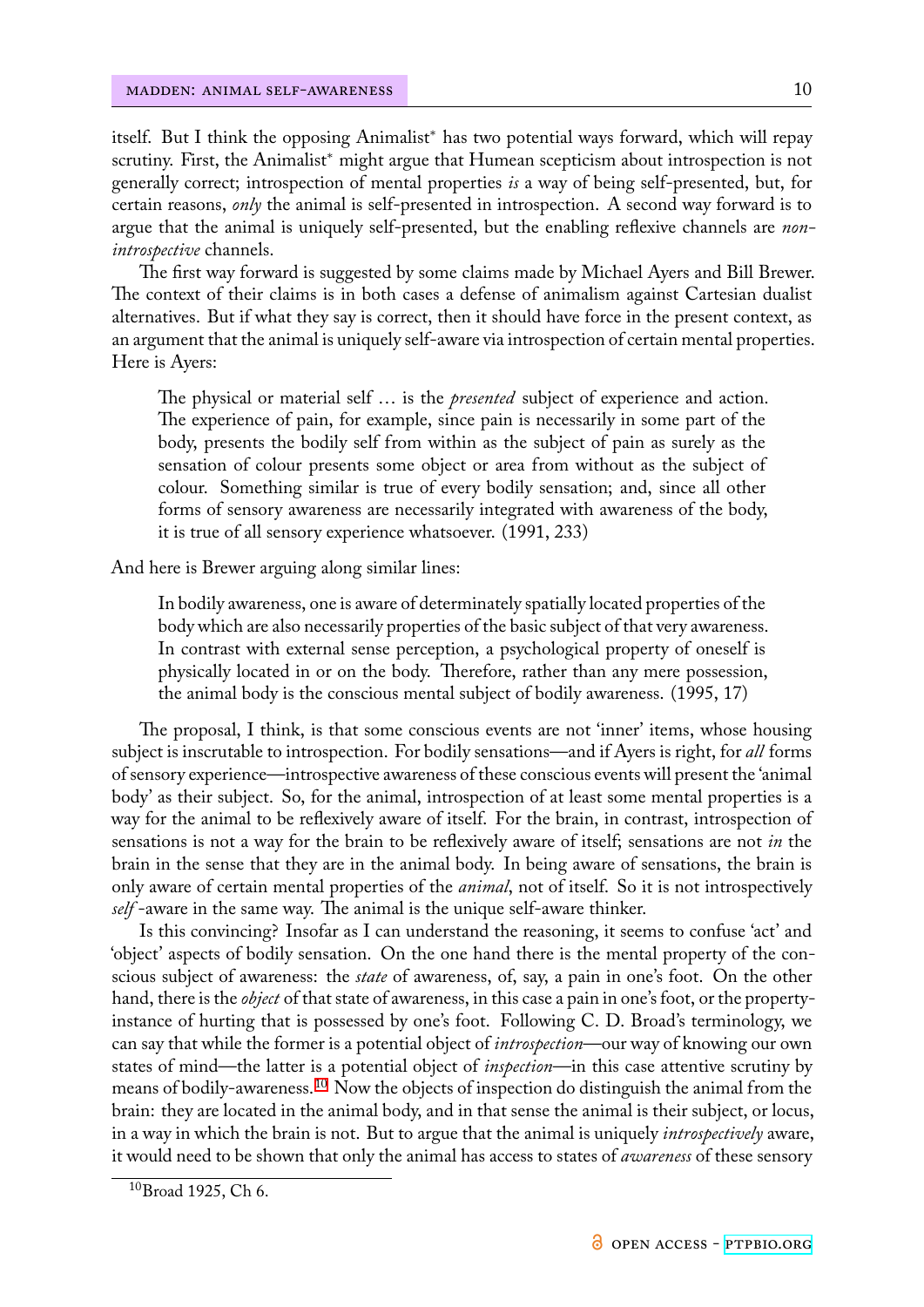objects. It is difficult to see how that could be shown. It is plausible that introspection of the act proceeds via inspection of the object of the act, as numerous writers on the 'transparency' or 'diaphaneity' of awareness have urged. But it does not follow that for *x* to introspect *x*'s state of awareness via inspection of objects of sensation located in *y*, *x* must be numerically identical to *y*. Why couldn't the brain introspect its own states of body-awareness by inspecting sensations that are located beyond its boundaries in its housing animal superstructure?

I know of no more successful way of arguing that introspection of states of mind is a reflexive channel for the animal only. So I think the Animalist*<sup>∗</sup>* is better off cleaving to the Humean line that introspection of states of mind is not a reflexive-channel for *any* subject. Introspection of conscious states and events doesn't present any subject to itself.

So that leaves the second way forward, which, to recall, is to argue that there are *nonintrospective* reflexive channels, for the animal only. Can it be argued that the animal is uniquely self-aware by means of non-introspective channels?

I'll begin by considering an attempt by Paul Snowdon in his recent book to reply briefly to the sort of worry about multiple thinkers which I'm addressing here.

If it had been established that in deciding my identity, I am restricted to relying on something like the information that I am a thinker then the admission of a multiplicity of thinkers would create a problem about evidence. However, no obvious case has been made for that restriction. So for all that has been said I can appeal to my knowledge that I am six feet tall, weigh sixteen stone, and look unkempt. This knowledge enables me to legitimately discriminate myself from, say, my brain and my head, neither of which has those properties. I know enough to enable me to know that I am not these things. This means that the current worry is without bite (2014, 247)

What we see here is exactly an attempt to exploit self-awareness of *non-mental properties* rather than mental properties to privilege the animal. However, the details of what Snowdon says here seem problematic; he seems to underrate the difficulty of the problem. Why? Let's ignore, as Snowdon does, the concern that multiple thinkers might cause reference-failure of 'I'; let's suppose that each thinker can refer to itself. That still leaves something like a dilemma for Snowdon's reply. First, as already remarked, it is likely that there some flexibility or accommodation in what counts as satisfaction of self-ascribed physical predicates. In a familiar context the sentence 'I cannot fit into that parking space' says something true just in case a certain object with which I am *related*—my car—cannot fit into that parking space. I can't infer from the felicity of the statement that I myself am literally too large to fit in the space. In the same way, it is not at all clear that simple appeal to elements of one's physical self-image such as 'I weigh sixteen stone' will discriminate one from the brain quite as neatly as Snowdon suggests.

On the other hand, let us grant that ascription of something like '\_\_\_ weighs sixteen stone' *does* discriminate between animal and brain, in the sense that it is just false when ascribed to the brain. The problem now is that it becomes very unclear whether the animal can be assumed to possess *knowledge* that it weighs sixteen stone. Why? It is plausible that knowledge requires that the basis for belief is such that a mistake could not easily have been made on that basis.<sup>11</sup> However, given the subjective similarity of the animal's situation and the brain's situation there is an intuitive sense in which each will be forming the belief that it weighs sixteen stone on the same kind of basis. So even if the animal gets it right in thinking that it weighs sixteen sto[ne,](#page-10-0)

<span id="page-10-0"></span><sup>&</sup>lt;sup>11</sup>This is the basic idea of currently popular 'safety' driven accounts of knowledge. See Williamson 2000.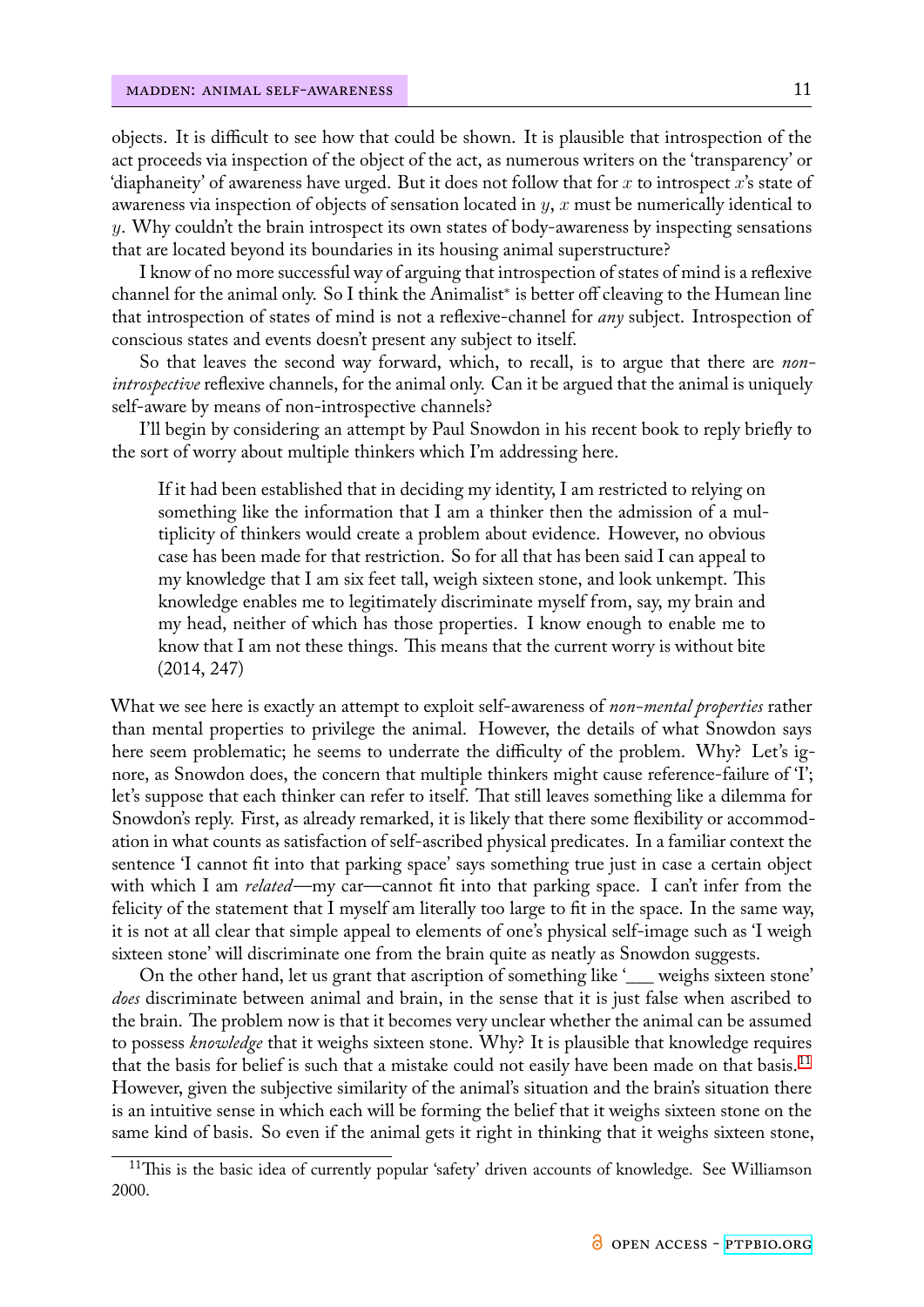there is a sense in which it is *lucky*. Error could easily have occurred; there is a very nearby situation, that of the brain, in which that same kind of basis gives rise to false belief. So it is not clear that the animal really does *know* that it weighs sixteen stone and *a fortiori* unclear that it can use the knowledge to discriminate itself from the brain.

Now a full development of this line of objection would require excursion into general questions about epistemology and scepticism. But I think it is right to say that Snowdon's reply is too quick to be convincing, at least as it stands.

However, the general idea, that some kind of awareness of one's physical properties, rather than introspective knowledge of one's mind, could distinguish oneself from one's brain, can perhaps be executed in a better way, or so I hope to suggest in the remainder of this paper.

My recommendation is to locate reflexive channels among the monitoring systems of proprioception, kinesthesis, the sense of balance, visual self-location (and indeed *inspection* of bodily sensations). For surely a case can be made that the evolved function of these sensory channels is to monitor the state of the whole organism. That's what these systems are for. The object presented to consciousness by these sensory systems is the whole organism. If that case can be made, then it would follow that there is after all a unique  $x$  such that  $x$  is presented with  $x$ through reflexive channels. The organism is that thing. The brain, in sharing all the thoughts and stream of consciousness of the organism, is also presented with something through these sensory systems, but that thing is still the organism. So for the brain these are not reflexive channels: they present to the brain an object numerically distinct from the brain. On the view of self-awareness as a matter of possessing reflexive channels of awareness, then, it is the organism, uniquely, which is self-aware. The brain, even if it is in some sense a thinker—even if it is in some sense the non-derivative thinker—is not self-aware. So we have a definite answer to the question 'what am I*<sup>∗</sup>* ?,' if not to the original naïve question 'what am I?'<sup>12</sup>

In order to develop the proposal slightly further, I'll close by anticipating an objection, an objection in the spirit of the 'predicate flexibility' horn of the above dilemma for Snowdon.

The organism-monitoring channels, goes the objection, can equivalentl[y b](#page-11-0)e conceptualized as *brain*-monitoring channels. Therefore, they can be conceptualized as reflexive channels for the brain too. So actually we still do not have a unique self-aware thinker. In more detail: whenever the organism-monitoring systems carry the information that the organism's legs are crossed, or it is unbalanced, or has a sore foot, they will *ipso facto* carry information about certain *relational* properties of the brain, such as *being the brain of an organism with crossed legs*, or *being the brain of an organism that is unbalanced,* or *being the brain of an organism with a sore foot*. In effect the same sensory apparatus simultaneously realizes two sets of reflexive channels: one delivers information about a set of properties that uniquely characterize the animal; the other delivers information about a slightly different set of (relational) properties, which uniquely characterize the brain. Each thinker, then, has a channel such that *x* is aware of *x* through that channel if *x* is aware of anything through that channel. So each thinker is self-aware.

Now I think the way for the Animalist*<sup>∗</sup>* to respond to this objection is to dispute its rather quick transition from 'monitoring,' or information-carrying, to *awareness*. Here is an analogy to make the point. When I am watching Socrates I am thereby getting information about a certain set of properties of his wife Xanthippe. When Socrates sits, I get information that Xanthippe now has a husband who sits. When Socrates stands I get information that Xanthippe has a husband who now stands. I am able to monitor dynamically a wide range of *relational* properties of Xanthippe by monitoring Socrates. But it seems to me that a situation in which

<span id="page-11-0"></span><sup>&</sup>lt;sup>12</sup>Notice that we have here a twist on the old complaint that functionalism cannot account for subjectivity: of two functionally equivalent systems, only one is self-aware.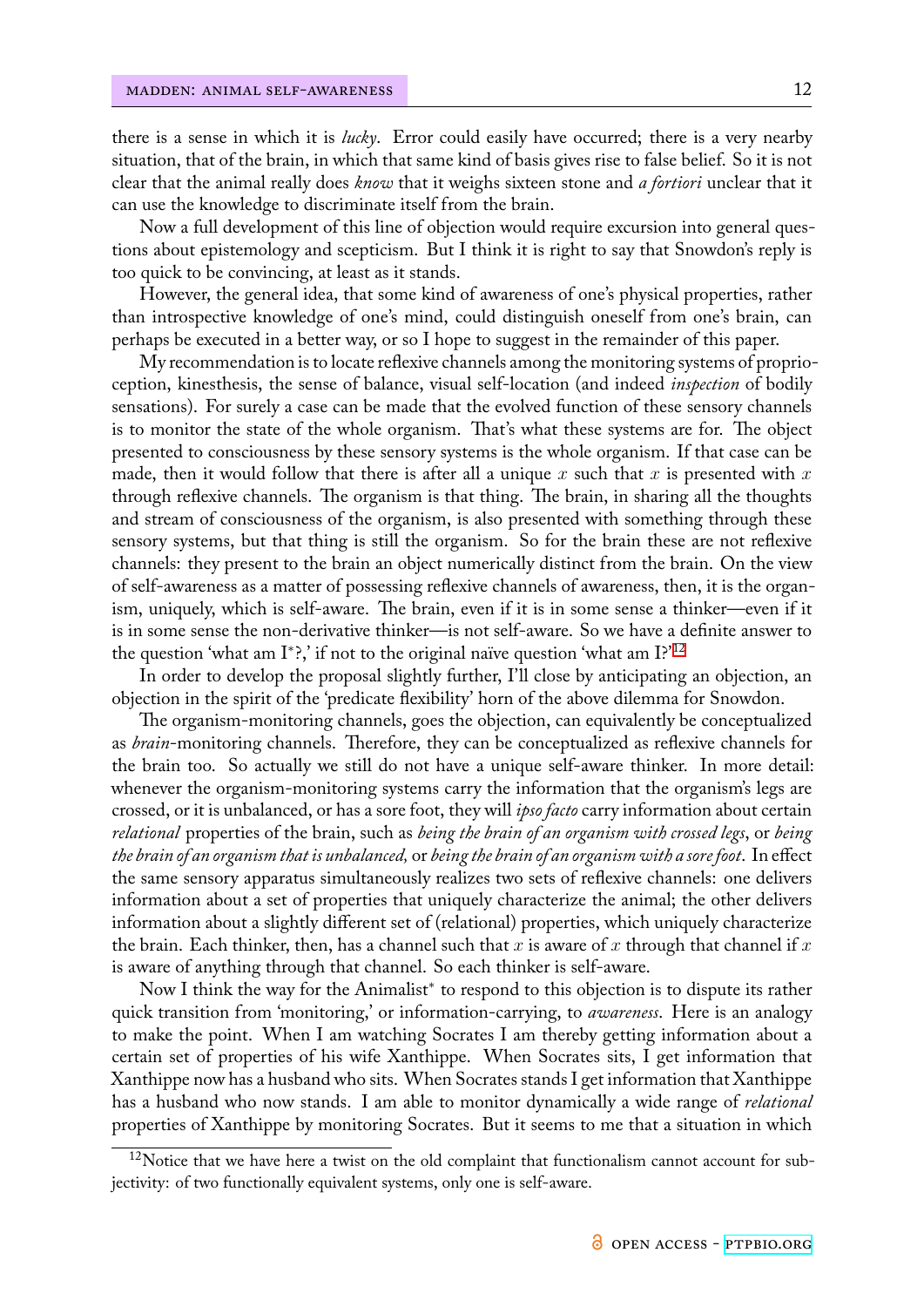one is gaining information solely of relational properties of a thing is not a situation in which one is thereby *aware* of the thing, in the intuitive sense of having the thing presented to one's consciousness here-and-now. As Shoemaker observes in a discussion of perception, there is an intuitive connection between presentational awareness of a thing and awareness of its intrinsic properties.

We can perceive relations between things we perceive; but we wouldn't perceive these things at all, and so couldn't perceive relations between them, if they didn't present themselves as having intrinsic, non-relational properties. To perceive that this book is to the right of that one I must perceive, or at least seem to perceive, intrinsic properties of the two books e.g., their colors and shapes. (Shoemaker 1994, 253)

I think what the Animalist*<sup>∗</sup>* should say in response to the present objection is this: while the brain may be gaining information about some of its own properties through organismmonitoring systems, this reflexive monitoring is not reflexive *awareness*, because the brain is not thereby aware of any of its *intrinsic* properties. Only the organism is aware of its intrinsic properties through the organism-monitoring systems (the disposition of its limbs, its sore foot etc.). So the organism alone has reflexive channels of *awareness*. The organism alone meets the condition of being present to its own mind.

This is the beginning of a defence of Animalism*<sup>∗</sup>* , the thesis that the unique self-aware thinker of these thoughts is an animal. But now finally this defence is bound to return us to the question of the satisfaction of the *first* component of the schematization of Parfit's strategy, which we are here implementing in a different way from Parfit. Suppose that *self-aware thinker* does satisfy the second component; there is a unique self-aware thinker. The question now, in the light of the foregoing clarification of what self-awareness entails, is whether the strategy captures what we were really after in asking which thing we are. Were we really interested in asking which is the thing *presented* with itself via reflexive channels (with presentation understood to require awareness of intrinsic properties)?

Perhaps, perhaps not. But if we want an *answerable* question, in roughly the right *vicinity* of the question driving the traditional inquiry into our identity, then I suspect we won't be able to do better.

### **Literature cited**

Ayers, Michael. 1991. *Locke, Epistemology and Ontology*. Routledge.

Bermudez, Jose, Naomi Eilan, and Anthony Marcel. 1995. *The Body and the Self*. Cambridge, MA: MIT Press.

Block, Ned. 1980. *Readings in the Philosophy of Psychology*, Volumes 1 and 2. Harvard University Press.

Brewer, Bill. 1995. "Body Awareness and the Self." In Bermudez et al. 1995, 291-310.

Broad, C. D. 1925. *The Mind and its Place in Nature*. London: Kegan Paul.

Carnap, Rudolf. 1928. *Der Logische Aufbau der Welt*. Berlin.

Dainton, Barry. 2007. *The Phenomenal Self*. New York: Oxford University Press.

Hermann, Patricia, Douglas Medin, and Sandra Waxman. 2012. "When Humans Become Animals: Development of the Animal Category in Early Childhood." *Cognition* 122 (1): 74–79.

Hull, David. 1978. "A Matter of Individuality." *Philosophy of Science* 45: 335–360.